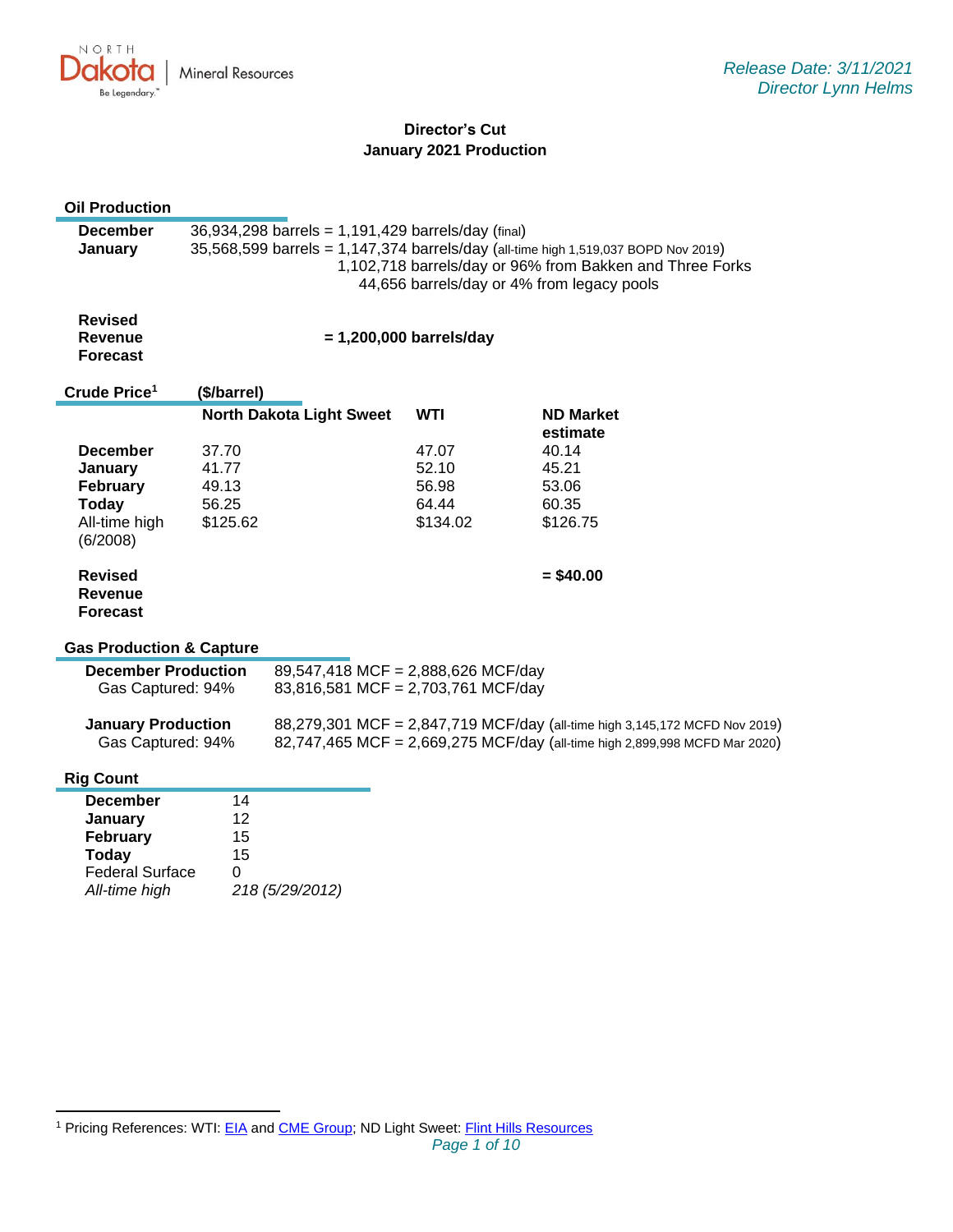**Mineral Resources** 

#### **Wells**

NORTH

|                                              | <b>November</b> | <b>December</b>          | January                                                                                                                                                                                   | February                                                        | <b>Revised</b><br><b>Revenue</b><br><b>Forecast</b> |
|----------------------------------------------|-----------------|--------------------------|-------------------------------------------------------------------------------------------------------------------------------------------------------------------------------------------|-----------------------------------------------------------------|-----------------------------------------------------|
| <b>Permitted</b>                             |                 | 66 drilling<br>1 seismic | 49 drilling<br>0 seismic                                                                                                                                                                  | 72 drilling<br>0 seismic<br>(All-time high was 370 - Oct. 2012) |                                                     |
| <b>Completed</b>                             |                 | 44 (Final)               | 59 (Revised)                                                                                                                                                                              | 32 (Preliminary)                                                | 35                                                  |
| Inactive <sup>2</sup>                        |                 | 2,687                    | 2,597                                                                                                                                                                                     | $\overline{\phantom{a}}$                                        | $\overline{\phantom{a}}$                            |
| <b>Waiting on</b><br>Completion <sup>3</sup> |                 | 668                      | 661                                                                                                                                                                                       | ۰                                                               |                                                     |
| <b>Producing</b>                             |                 | 15,800                   | 15,798 (Preliminary)<br>14,016 (89%) from<br>unconventional Bakken-<br><b>Three Forks</b><br>1,781 (11%) from legacy<br>conventional pools<br>(All-time high was March<br>$2020 - 16,280$ | $\blacksquare$                                                  |                                                     |

## **Fort Berthold Reservation Activity**

|                                  | Total   | Fee Land | <b>Trust Land</b> |
|----------------------------------|---------|----------|-------------------|
| Oil Production (barrels/day)     | 289.127 | 91 279   | 197.848           |
| Drilling Rigs                    |         |          |                   |
| Active Wells                     | 2.528   |          |                   |
| Waiting on completion            |         |          |                   |
| <b>Approved Drilling Permits</b> | - 249   |          | つ1R               |
| <b>Potential Future Wells</b>    |         |          | 2.88.             |

#### **Gas Capture**

US natural gas storage remains 7% below the five-year average due to the severe winter weather in February. Crude oil inventories rose sharply for the same reason. North Dakota shallow gas exploration could be economic at future gas prices.

The price of natural gas delivered to Northern Border at Watford City increased to \$23.42/MCF February 17 and then fell back to January 2021 prices of \$2.23/MCF today. This results in a current oil to gas price ratio of 27 to 1. The statewide gas flared volume from December to January decreased 6,419 MCFD to 178,447 MCF per day, and the percent flared decreased to 6.1% while Bakken capture percentage remained 94%.

| The historical high flared percent was 36% in 09/2011.                                                                                                                    | The Commission established the following gas<br>capture goals:                                                                                                                                                                                          |  |
|---------------------------------------------------------------------------------------------------------------------------------------------------------------------------|---------------------------------------------------------------------------------------------------------------------------------------------------------------------------------------------------------------------------------------------------------|--|
| <b>Gas Capture Details:</b><br>Statewide<br>94%<br>94%<br>Statewide Bakken<br>Non-FBIR Bakken<br>95%<br>FBIR Bakken<br>92%<br>Trust FBIR Bakken<br>91%<br>Fee FBIR<br>95% | October 1, 2014 - December 31, 2014<br>74%<br>January 1, 2015 - March 31, 2016<br>77%<br>April 1, 2016 - October 31, 2016<br>80%<br>November 1, 2016 - October 31, 2018<br>85%<br>November 1, 2018 - October 31, 2020<br>88%<br>91%<br>November 1, 2020 |  |

<sup>2</sup> Includes all well types on IA and AB statuses: **IA** = Inactive shut in >3 months and <12 months;

**AB** = Abandoned (Shut in >12 months)

<sup>&</sup>lt;sup>3</sup> The number of wells waiting on completions is an estimate on the part of the director based on idle well count and a typical five-year average. Neither the State of North Dakota, nor any agency officer, or employee of the State of North Dakota warrants the accuracy or reliability of this product and shall not be held responsible for any losses caused by this product. Portions of the information may be incorrect or out of date. Any person or entity that relies on any information obtained from this product does so at his or her own risk.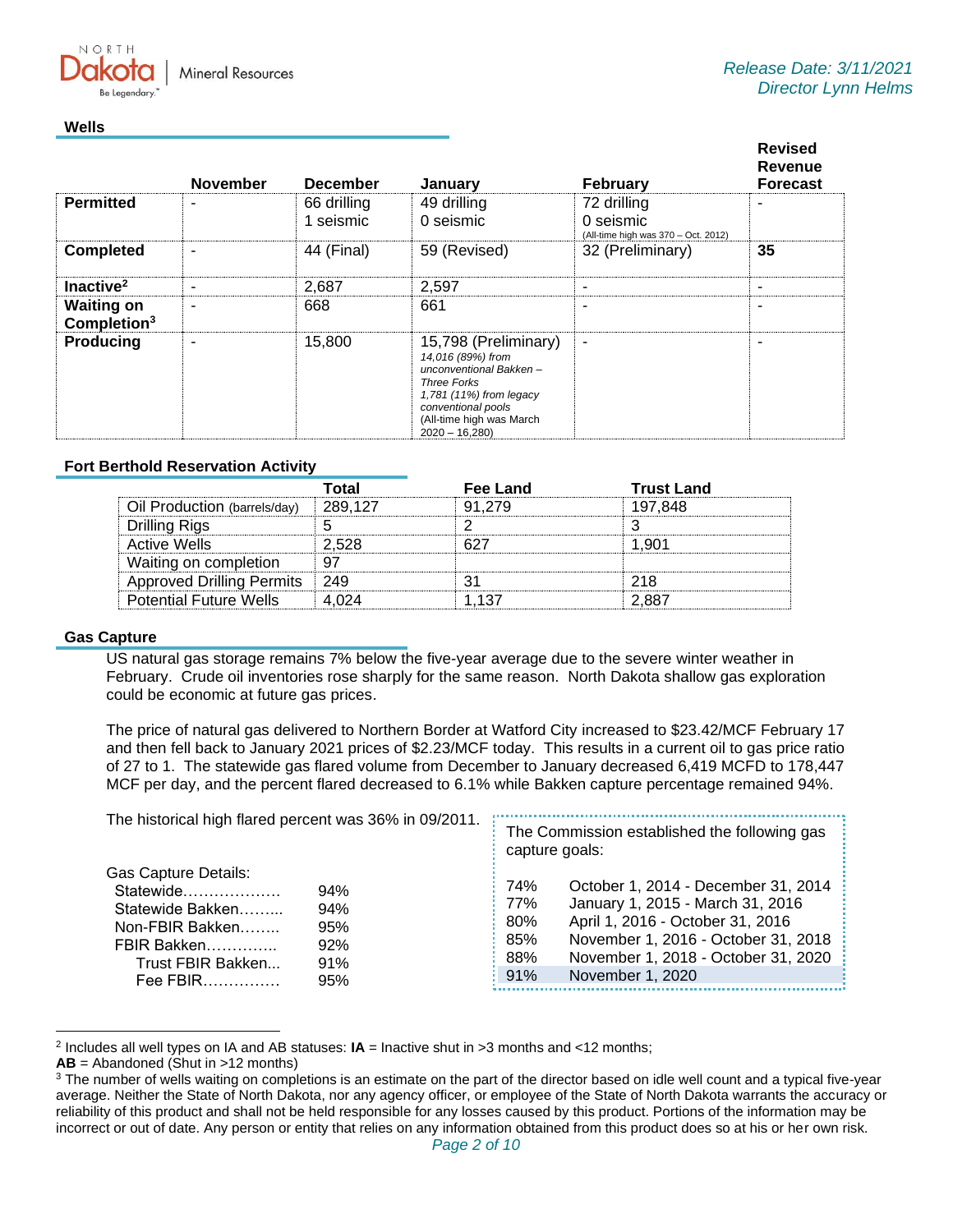

#### **Drilling and Completions Activity & Crude Oil Markets**

The drilling rig count was stable in the mid 50's second half of 2019 through March 2020. Drilling rig count is down 75% January 2020 to January of 2021.

The number of well completions has been low and volatile since March 2020 as the number of active completion crews dropped from 25 to 1 then climbed back up to 4 this month.

The OPEC+ agreement to cut 7.2 million barrels per day expired. OPEC+ met on 3/4/21 emphasizing the Declaration of Cooperation (DoC) and the voluntary supply adjustment made by Saudi Arabia for February and March 2021. They reached a general consensus to maintain \$50-\$60 WTI with Russia and Kazakhstan receiving +150,000 BOPD and Saudi Arabia continuing the voluntary supply adjustment. Observations of tankers leaving Saudi Ports indicate -300,000 barrels per day. Liquid fuel demand bottomed out in August, and is recovering slowly and unevenly (gasoline -12%, distillate +6%, jet fuel -32%), and is not expected to return to 2019 levels until second half 2022.



Crude oil transportation capacity including rail deliveries to coastal refineries is adequate, but could be disrupted due to:

US Appeals Court for the ninth circuit upholding of a lower court ruling protecting the Swinomish Indian Tribal Community's right to sue to enforce an agreement that restricts the number of trains that can cross its reservation in northwest Washington state.

A possible shut down of DAPL in Civil Action No. 16-1534 Note 4/9/21 hearing.

Drilling permit activity is slowly increasing, but more volatile due to oil price volatility. Operators continue to maintain a permit inventory of approximately 12 months.

#### **Seismic**

Seismic activity has decreased.

| <b>Active</b><br><b>Surveys</b> | <b>Recording NDIC Reclamation</b><br><b>Projects</b> | Remediating Suspended Permitted |  |
|---------------------------------|------------------------------------------------------|---------------------------------|--|
|                                 |                                                      |                                 |  |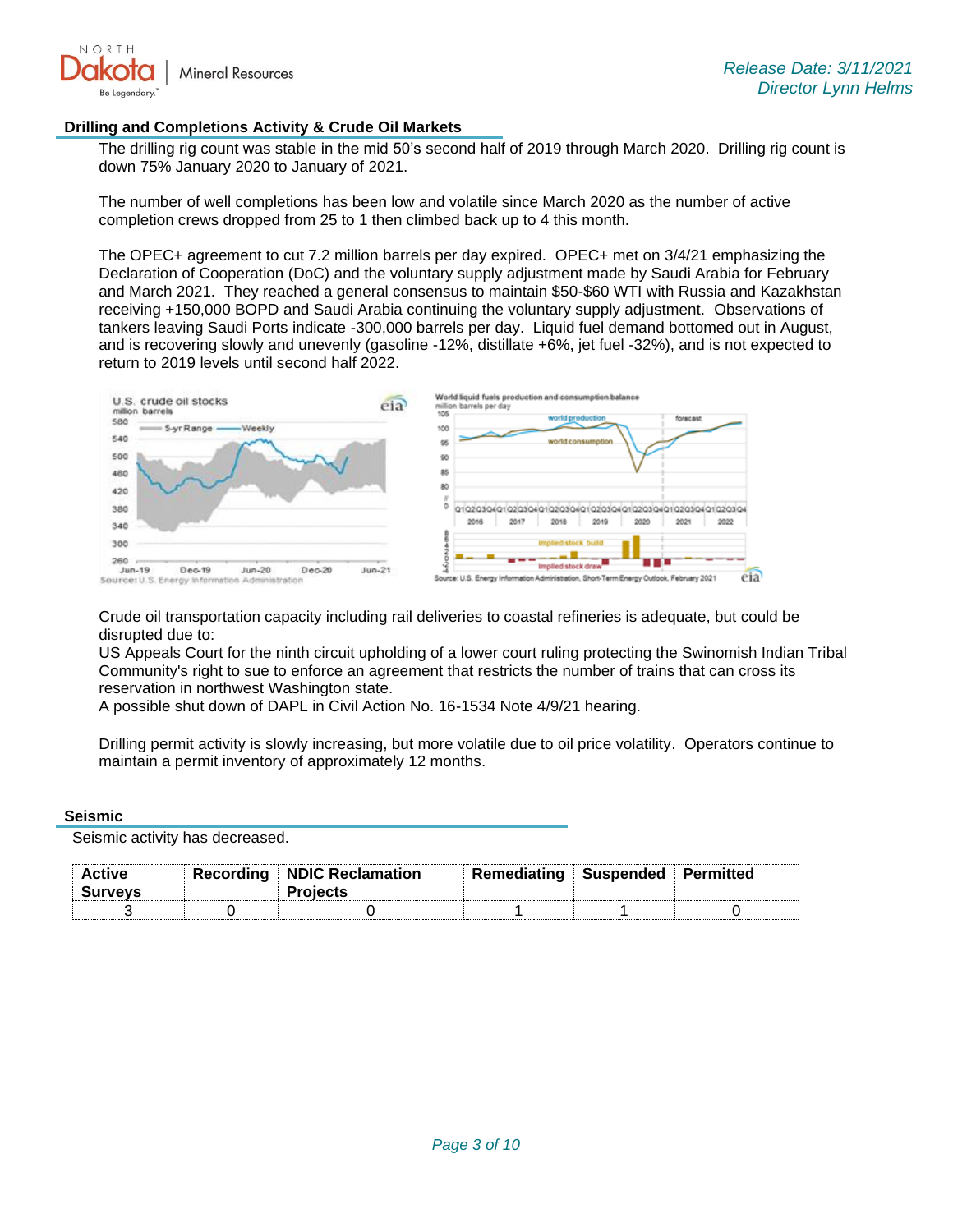# **Agency Updates**

### **Bureau of Indian Affairs**

**BIA** has published a new final rule to update the process for obtaining rights of way on Indian land. The rule was published 11/19/15 and became effective 12/21/15. The final rule can be found at

[https://www.federalregister.gov/articles/2015/11/19/2015-28548/rights-of-way-on-indian-land.](https://gcc02.safelinks.protection.outlook.com/?url=https%3A%2F%2Fwww.federalregister.gov%2Farticles%2F2015%2F11%2F19%2F2015-28548%2Frights-of-way-on-indian-land&data=04%7C01%7Ckahaarsager%40nd.gov%7C6928b6351bcb4a1a121b08d8b9647a47%7C2dea0464da514a88bae2b3db94bc0c54%7C0%7C0%7C637463188508268796%7CUnknown%7CTWFpbGZsb3d8eyJWIjoiMC4wLjAwMDAiLCJQIjoiV2luMzIiLCJBTiI6Ik1haWwiLCJXVCI6Mn0%3D%7C1000&sdata=a5l0ZWxiv927whetB9b%2F6DI4m6QOmSlIFot7WWc%2FKto%3D&reserved=0) On 3/11/16, the Western Energy Alliance filed a complaint and motion for a temporary restraining order and/or a preliminary injunction. On 04/19/16, the US District court for the District of North Dakota issued an order denying the motion for a preliminary injunction. The new valuation requirements were resulting in increased delays so BIA provided a waiver that expires 04/05/2020. On 03/09/2020 the NDIC submitted comments supporting an extension of that waiver through 04/05/2021 to allow infrastructure development to continue while BIA develops and implements the new process. NDIC comments can be found at<http://www.nd.gov/ndic/ic-press/Sweeney%20letter%20200309.pdf>

#### **Bureau of Land Management**

**BLM on 1/20/21 DOI issued order 3395** implementing a 60 day suspension of Federal Register publications; issuing, revising, or amending Resource Management Plans; granting rights of way and easements; approving or amending plans of operation; appointing, hiring or promoting personnel; leasing; and permits to drill. On 1/27/21 President Biden issued an executive order that mandates a "pause" on new oil and gas leasing on federal lands, onshore and offshore, "to the extent consistent with applicable law," while a comprehensive review of oil and gas permitting and leasing is conducted by the Interior Department. There is no time limit on the review, which means the president's moratorium on new leasing is indefinite. The order does not restrict energy activities on lands the government holds in trust for Native American tribes.

## **What is the percentage of federal lands in ND?**

Mineral ownership in ND is 85% private, 9% federal (\$% Indian lands and 5% federal public lands), and 6% state. 66% of ND spacing units contain no federal public or Indian minerals, 24% contain federal public minerals, 9% contain Indian minerals,1% contain both

### **How many potential wells could be delayed or not drilled by a Biden administration ban on drilling permits and hydraulic fracturing on federal lands?**

A spatial query found 3,443 undrilled wells in spacing units that would penetrate federal minerals, 2,902 undrilled wells in spacing units would penetrate BIA Trust minerals (700 tribal minerals and 2,202 allotted minerals), and the total number of wells potentially impacted is 6,345. The minimum number of future Bakken wells is 24,000 so the 3,443 wells on federal public lands = 14%, and the 2,902 wells on trust lands = 12%. **What is the potential federal royalty loss from a Biden administration ban on drilling permits and hydraulic fracturing on federal lands?**

A recent study from University of Wyoming estimated the ND loss as follows: 2021-2025 \$76 million, 2026- 2030 \$113 million, 2031-2035 \$160 million, and 2036-2040 \$221 million for a total of \$570 million over 15 years. Please note that 50% of the royalties on federal public lands go to the state and 50% of the state share goes to the county where the oil was produced.

The U.S. Interior Department announced 3/9/21 it will launch its review of the federal oil and gas leasing program on 3/25/21, a key step that will determine whether the Biden administration will permanently halt new leases on federal land and water. The review will kick off with a public forum on oil and gas leasing on federal land and water, with participants representing industry, environmental conservation and justice groups, labor and others, and commence an online comment period. This input would inform an interim report to be released in early summer outlining next steps and recommendations on the future of the program and what can be done to reform how leases are managed, how much revenue should go to taxpayers and other issues.

**BLM published a new final rule 43 CFR Parts 3100, 3160 and 3170 to update and replace its regulations on venting and flaring of natural gas** effective 1/17/16. The final rule can be viewed online at [https://www.blm.gov/programs/energy-and-minerals/oil-and-gas/operations-and-production/methane-and](https://gcc02.safelinks.protection.outlook.com/?url=https%3A%2F%2Fwww.blm.gov%2Fprograms%2Fenergy-and-minerals%2Foil-and-gas%2Foperations-and-production%2Fmethane-and-waste-prevention-rule&data=04%7C01%7Ckahaarsager%40nd.gov%7Cb622b2e009e346b891d208d8e4bf6602%7C2dea0464da514a88bae2b3db94bc0c54%7C0%7C0%7C637510858013911941%7CUnknown%7CTWFpbGZsb3d8eyJWIjoiMC4wLjAwMDAiLCJQIjoiV2luMzIiLCJBTiI6Ik1haWwiLCJXVCI6Mn0%3D%7C1000&sdata=lrFIQqpCA0xNrRuOWpHuiQRk972aWfcCDjh3hjs3k6Q%3D&reserved=0)[waste-prevention-rule](https://gcc02.safelinks.protection.outlook.com/?url=https%3A%2F%2Fwww.blm.gov%2Fprograms%2Fenergy-and-minerals%2Foil-and-gas%2Foperations-and-production%2Fmethane-and-waste-prevention-rule&data=04%7C01%7Ckahaarsager%40nd.gov%7Cb622b2e009e346b891d208d8e4bf6602%7C2dea0464da514a88bae2b3db94bc0c54%7C0%7C0%7C637510858013911941%7CUnknown%7CTWFpbGZsb3d8eyJWIjoiMC4wLjAwMDAiLCJQIjoiV2luMzIiLCJBTiI6Ik1haWwiLCJXVCI6Mn0%3D%7C1000&sdata=lrFIQqpCA0xNrRuOWpHuiQRk972aWfcCDjh3hjs3k6Q%3D&reserved=0). North Dakota, Wyoming, Montana, Western Energy Alliance, and IPAA filed for a preliminary injunction to prevent the rule going into effect until the case is settled. A hearing in Casper, Wyoming was held 1/6/17. On 1/16/17 the court denied all of the petitioners' motions for preliminary injunctions. **On 2/3/17 the US House of Representatives voted 221-191 to approve a Congressional Review Act resolution against the rule.** On 3/28/17 President Trump issued an executive order which in part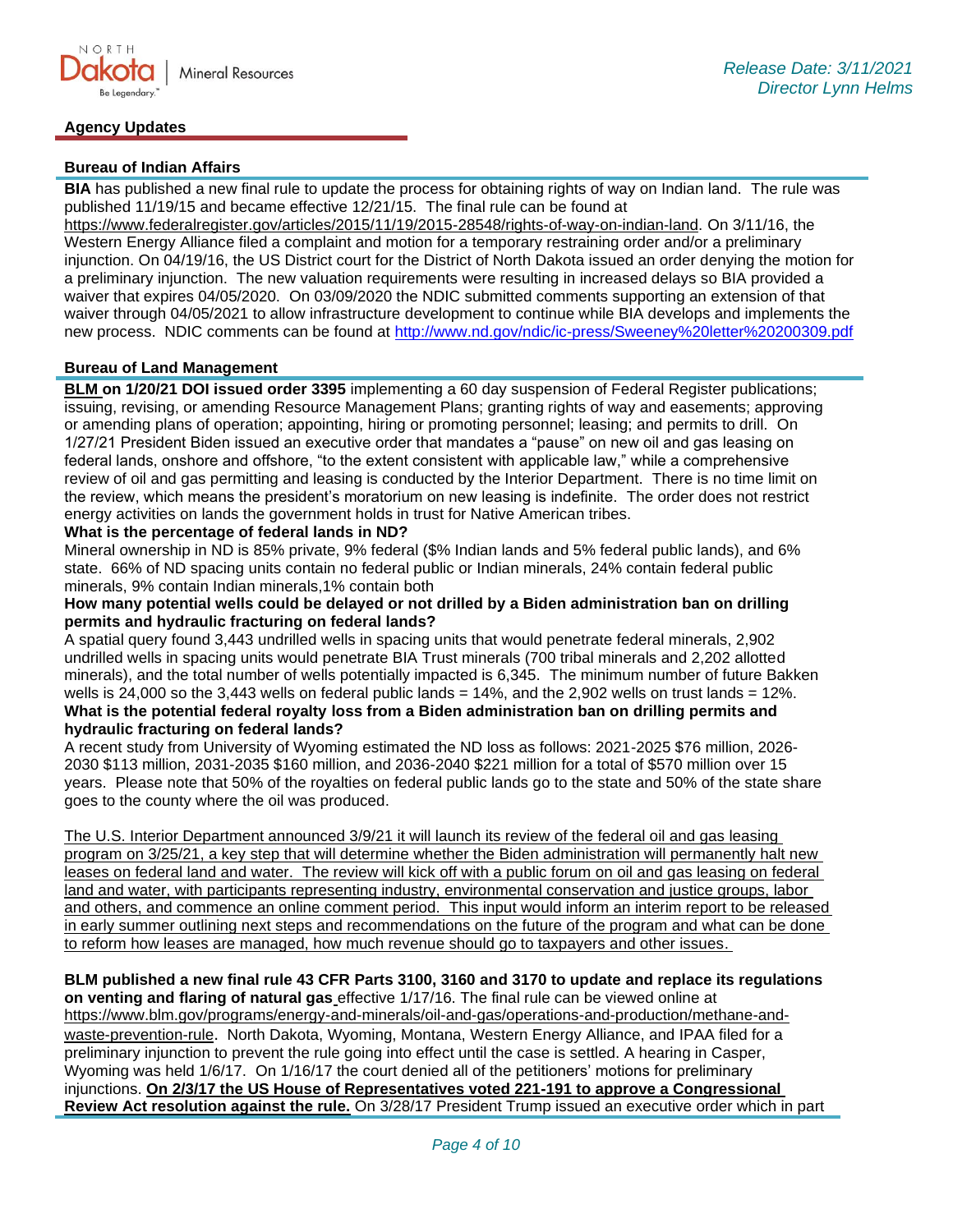

directs "The Secretary of the Interior shall review the following final rules, and any rules and guidance issued pursuant to them, for consistency with the policy set forth in section 1 of this order and, if appropriate, shall, as soon as practicable, suspend, revise, or rescind the guidance, or publish for notice and comment proposed rules suspending, revising, or rescinding those rules:". This rule is included in the list as item (iv). North Dakota plans to continue active participation in the litigation of this rule until the BLM takes final action eliminating the rule. **On 5/10/17 the Senate voted 51 to 49 against the CRA, allowing the rule to remain in effect.** On 6/27/17 U.S. D. Ct. Judge Skavdahl granted BLM's motion to extend the merits briefing schedule by 90 days, based on BLM's APA 705 stay and BLM's representations regarding its plans to reconsider the VF Rule. Opening briefs were filed 7/3/17. On 7/5/17 California and New Mexico sued BLM in the U.S. District Court for the Northern District of California, seeking a declaratory judgement that BLM's APA 705 stay was illegal and vacating the stay. The relief they request would vacate the stay of the January 2018 compliance et al deadlines, bringing them all back into force. BLM officials encouraged North Dakota to intervene. On 7/12/17 a group of NGOs including the Fort Berthold Protectors of Water and Earth Rights filed a separate suit against the BLM in federal court in the U.S. District Court for the Northern District of California, seeking a declaratory judgement that BLM's APA 705 stay was illegal and vacating the stay. California and New Mexico, along with various environmental groups, have challenged BLM's stay in the Northern District of California, and filed a motion for summary judgment on 7/26/17. On 8/24/17 North Dakota filed a response supporting BLM's motion, a motion to intervene, and a motion to change venue to Wyoming in an attempt to prevent all of the litigation regarding the timing of the Flaring Rule, including the future rulemakings further extending compliance deadlines that BLM has stated that it intends to publish, could end up in front of the magistrate judge in the Northern District of California instead of Judge Skavdahl in Wyoming. On 10/04/17 the federal magistrate judge in the Northern District of California granted the summary judgement motion by California, New Mexico, and several NGOs throwing out BLM's administrative and temporary postponement of several of the future rules compliance dates/obligations. On 10/05/17 the BLM issued a Federal Register Notice for a proposed rule that if finalized will delay certain requirements of the BLM Rule until 1/17/2019. North Dakota submitted comments to (1) support BLM's decision to delay certain compliance requirements and (2) continue to make the record that BLM exceeded its authority to promulgate the rule in the first place with particular emphasis on the specific/unique North Dakota considerations at issue. NDIC comments are available at [http://www.nd.gov/ndic/ic-press/dmr-blm-comments17-11.pdf.](http://www.nd.gov/ndic/ic-press/dmr-blm-comments17-11.pdf) BLM, the states of CA & NM, and the NGOs supporting the current final rule were granted an extension to file response briefs to December 11<sup>th</sup> in the WY court. On 11/29/17 North Dakota filed a response to industry petitioner's motion for a preliminary injunction supporting a preliminary or permanent injunction. On 12/4/17 USDOJ petitioned the 9th US Judicial Circuit Court in San Francisco to review and overturn the Northern District of California court's November decision ordering the US Bureau of Land Management to make oil and gas producers comply with the methane emissions requirements while the rules are being reviewed. On 12/7/17 BLM published a rule in the Federal Register delaying the methane regulation until January 2019, saying the previous rule is overly burdensome to industry. Officials said the delay will allow the federal Bureau of Land Management time to review the earlier rule while avoiding tens of millions of dollars in compliance costs to industry that may turn out to be unnecessary. On 12/19/17 BLM was sued by California, New Mexico, and a large group of NGOs in the Northern District of California federal court over the 12/7/17 rule extending certain compliance dates in BLM's 2016 Rule. The complaint requests that BLM's extension rule be set aside and the provisions it relates to reinstated. On 12/26/17 BLM filed a motion seeking to stay the litigation in the U.S. District Court case in WY and to vacate the 1/5/2018 briefing deadline, a motion in which the industry trade associations and Montana and Wyoming joined. North Dakota and Texas filed a short response on 12/27/17 asking the Court to deny the motion or allow until 1/12/18 to fully respond to BLM's holiday week motion. On 12/29/17 the Wyoming district court granted BLM's motion to stay the 2016 Rule challenge litigation. On 2/22/18 BLM published a new rule proposal to revise the 2016 final Waste Prevention Rule (also known as the venting and flaring rule). The proposed rule would eliminate duplicative regulatory requirements and re-establish long-standing requirements that the 2016 final rule sought to replace. The Federal Register notice specifically requested comment on ways that the BLM can reduce the waste of gas by incentivizing the capture, reinjection, or beneficial use of the gas. NDIC comments can be viewed at [http://www.nd.gov/ndic/ic-](http://www.nd.gov/ndic/ic-press/blm%20comments%20180417.pdf)

[press/blm%20comments%20180417.pdf.](http://www.nd.gov/ndic/ic-press/blm%20comments%20180417.pdf) On 2/22/18 Judge Orrick in the Northern District of California entered a preliminary injunction against the BLM's "Suspension Rule" which suspended for one year certain compliance deadlines in BLM's Venting and Flaring Rule. Judge Orrick also denied North Dakota's motion to transfer the case to the District of Wyoming where Judge Skavdahl had stayed the original rule on the grounds that parties were protected by the Suspension Rule. The immediate effect of this decision was to reinstate the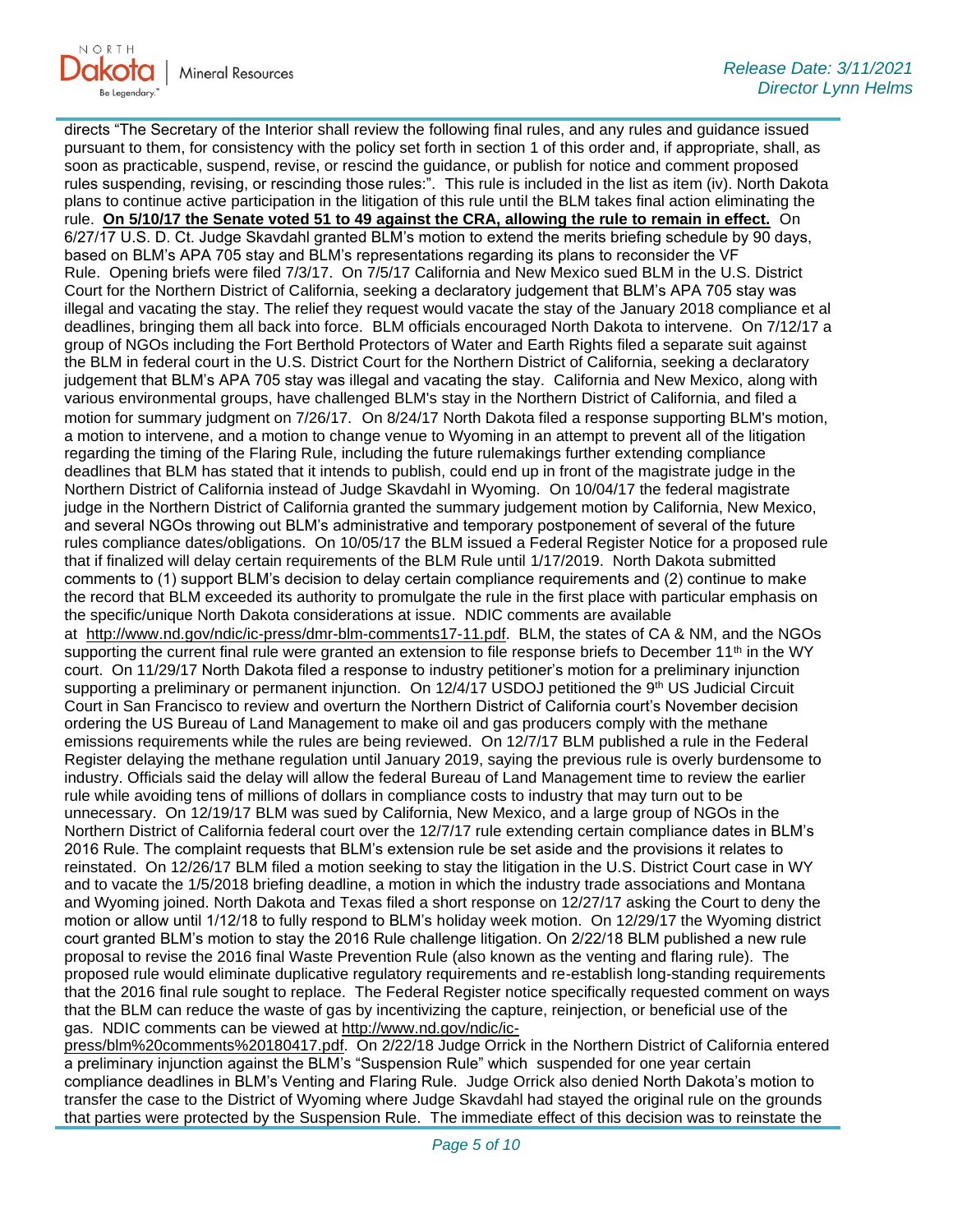

BLM Venting and Flaring Rule in full, along with compliance deadlines that became effective 1/17/2018, and remove the protections relied upon by Judge Skavdahl the District of Wyoming case. On 3/7/18 U.S. District Court Judge Skavdahl granted the North Dakota/Texas Motion to lift the stay in the challenge to the BLM's Venting & Flaring Rule. The California Court explicitly adopted North Dakota's central position in intervention stating that "I express no judgment whatsoever in this opinion on the merits of the [V&F] Rule," showing great deference to Judge Skavdahl and the existing case in his Court and rejecting the California, NM, and NGOs request to uphold the V&F Rule. On 4/4/18 U.S. District Judge Skavdahl issued an order granting Wyoming's request for a partial stay of the Rule under Section 705 of the APA. The Court's limited Stay Order provides immediate relief to industry, but the balance of the Rule, including BLM's unlawful exercise of authority over State and private mineral interests through an over-inclusive application of communitization remains. The Court denied the North Dakota/Texas motion to move forward to complete briefing on the merits, and also denied industry's motion for a preliminary injunction. The Court expressed frustration with " the administrative dysfunction" reflected by this case as it ping-pongs between the District Courts of Wyoming and California and BLM's various attempts to delay, rescind or replace the Rule, concluding that "going forward on the merits at this point remains a waste of judicial resources and disregards prudential ripeness concerns." On 4/5/18 15 NGOs filed a Notice of Appeal with the 10th Circuit. California & New Mexico followed suit on 4/5/18 and have now also filed an appeal with the 10th Circuit. On 9/12/18 North Dakota filed a brief in the 10<sup>th</sup> Circuit Court of Appeals urging the Court, if it chooses to reverse the Wyoming district court's Stay Order, to remand the case back to the Wyoming district court with direction to finish this protracted legal process by promptly proceeding to a ruling on the merits. On 9/18/18 BLM issued their final rule revising the Obama-era Waste Prevention Rule, also referred to as the venting and flaring rule. The new rule will better align venting and flaring regulations with President Trump's priorities on energy development, job creation, and reduced compliance costs. These changes will also allow BLM to recognize existing state regulatory efforts and avoid duplicative requirements. In response to comments and after further consideration, the BLM made the following modifications to the proposed rule in this final rule: (1) Clarification that the 24-hour limit on royalty-free flaring during downhole well maintenance and liquids unloading in § 3179.104 applies "per event"; (2) Addition of a standard for "applicable rules, regulations, or orders" of a State regulatory agency or tribe in § 3179.201(a); and (3) Addition of a provision allowing for tribes to seek BLM approval to have tribal rules apply in place of any or all of the provisions of subpart 3179. The revised rule goes into effect on 11/27/18. On 9/28/18 a coalition of 17 conservation and tribal citizen groups filed a lawsuit challenging the decision to revise the Bureau of Land Management's Waste Prevention Rule, stating that the rule violates a number of existing federal policies. The states of New Mexico and California also filed a lawsuit challenging BLM's action. The BLM and NDIC have reached an impasse on negotiations for an agreement to implement section 3179.201, but continue to communicate regarding possible ways to resolve the disagreement. On 08/15/20 the U.S. District Court for the Northern District of California invalidated the 2018 revisions to the 2016 Waste Prevention Rule. This ruling means that the Waste Prevention Rule goes back in effect in 90 days, and the oil and gas industry will have to comply with the Rule's requirements. U.S. District Judge Yvonne Gonzalez Rogers found that the 2018 rescission violated federal law because it ignored the federal government's statutory duty to prevent waste, instead relying almost entirely on "inadequate or nonexistent state regulations". On 08/25/20 the citizen groups and state respondents filed a supplemental response brief in the US District Court District of Wyoming. On 09/04/20 North Dakota and Texas filed a reply brief of petitioner-intervenors in the US District Court District of Wyoming. On 10/8/20 US District Judge Skavdahl issued an opinion agreeing with North Dakota's split estate argument concluding that BLM's right to regulate "waste" from federal interests does not give it the right to impose federal requirements on communitized State and private interests, that the BLM unlawfully stepped over the line into EPA and state Clean Air Act jurisdiction, and rejecting several elements of BLM's cost-benefit analysis, including that BLM cannot justify the rule based primarily on alleged environmental "co-benefits" and that BLM should not have used the so-called "global cost of carbon" in its calculations. He also wrote with some humor, reflecting on the tortured process of setting policy through litigation "So, three and a half years later, after several turns and loopty-loops, it seems the roller coaster has returned to the station, though the Court doubts any of the parties will be exiting the ride just yet, as it is likely this Court's decision will not end this ride but simply serve as a lift hill transporting it to another level." As expected, on 12/21/20, CA and NM appealed Judge Skavdahl's decision to the US Court of Appeals for the  $10<sup>th</sup>$  Circuit.

**BLM** revised final regulations for hydraulic fracturing on federal and Indian lands were published in the CFR on 3/26/15 and they were scheduled to go into effect 6/24/15. North Dakota, Colorado, Utah, Wyoming, Western Energy Alliance, and IPAA filed for a preliminary injunction to prevent the rules going into effect until the case is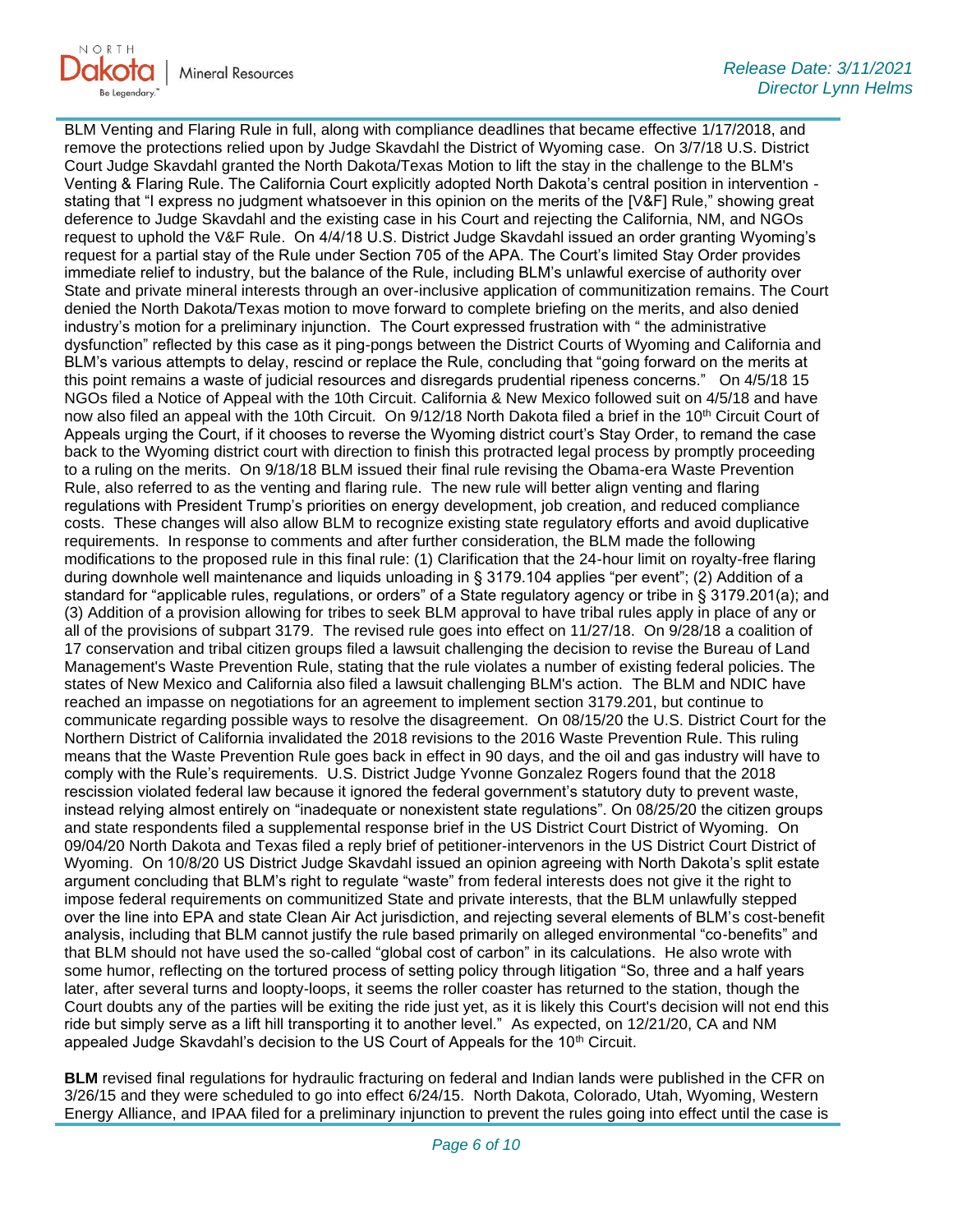

settled. Following a lengthy hearing in Casper, Wyoming on 6/23/15, the court issued a stay on the rules. On 9/30/15 the court granted a preliminary injunction, preventing the rules from being enforced until litigation on the rule is final. The 10<sup>th</sup> Circuit Court of Appeals issued an order 3/10/16 denying the industry alternative motion for a stay. On 6/21/16 the court found the rule to be unlawful and ordered it set aside. The plaintiffs filed a motion with the US Court of Appeals for the Tenth Circuit to dismiss the appeal of the preliminary injunction. The Department of Justice on behalf of the BLM and the intervening environmental groups filed an appeal of the decision on the rule and oppose the motion to dismiss the appeal of the preliminary injunction. The North Dakota Response Brief to the US Court of Appeals for the Tenth Circuit was filed 9/15/16. NDIC comments on the rule can be found at [http://www.nd.gov/ndic/ic-press/BLM-comments-](http://www.nd.gov/ndic/ic-press/BLM-comments-120625.pdf)[120625.pdf](http://www.nd.gov/ndic/ic-press/BLM-comments-120625.pdf). On 3/28/17 President Trump issued an executive order which in part directs "The Secretary of the Interior shall review the following final rules, and any rules and guidance issued pursuant to them, for consistency with the policy set forth in section 1 of this order and, if appropriate, shall, as soon as practicable, suspend, revise, or rescind the guidance, or publish for notice and comment proposed rules suspending, revising, or rescinding those rules". This rule is included in the list as item (i). On 5/4/2017 BLM filed a request asking the court to hold the appeal in abeyance as it will "soon" initiate a rulemaking process to revise or rescind the 2015 Rule, that it had the authority to issue the Rule, but conceding that the Rule does not reflect BLM's current priorities or policies, as reflected in certain recent Presidential Executive Orders. After the BLM submitted its filings the 10th Circuit Court Appeals immediately directed the petitioners (including North Dakota) and the intervenors to file briefs by 6/5/17 to respond to BLM's position. Two amicus groups that submitted merits briefs (the law school professors and former DOI officials) filed supplemental amicus briefs on the questions posed by the Court following the change of Administrations. The Court's Supplemental Order authorized the filing of these additional amicus briefs. Both briefs seek to capitalize on the BLM's continued insistence that it had the authority to issue the Rule (but concede that the 2015 HF Rule does not reflect BLM's current priorities or policies as reflected in certain recent Presidential Executive Orders). The two amicus groups solicit the Court to rule on the merits of the BLM and NGO appeals and to overturn the District Court decision, actually asking the Court to issue an advisory opinion on the BLM's authority. In addition to addressing the NGO arguments, North Dakota will respond to these two briefs in the context that all three parties are asking the Court to do what it is prohibited from doing by Article III of the U.S. Constitution. North Dakota filed a response brief 6/20/17 in support of the BLM action to put the rule in abeyance and take final action vacating the rule. Oral arguments before the 10<sup>th</sup> Circuit took place 7/27/17. A recording of the oral arguments is now available on the home page of the court's website [http://www.ca10.uscourts.gov.](https://gcc02.safelinks.protection.outlook.com/?url=https%3A%2F%2Furldefense.proofpoint.com%2Fv2%2Furl%3Fu%3Dhttp-3A__www.ca10.uscourts.gov%26d%3DDwMGaQ%26c%3D2s2mvbfY0UoSKkl6_Ol9wg%26r%3D-wqsZnBxny594KY8HeElow%26m%3DUl_VtJUX6iW5pvHjCcBxUWtskC0F4Dhry3sPtcEHvCw%26s%3DlaRHiLDv5w8otcQWQjpn82WMieoB2AZ-Q4M1LFQPL5s%26e%3D&data=04%7C01%7Ckahaarsager%40nd.gov%7Cb622b2e009e346b891d208d8e4bf6602%7C2dea0464da514a88bae2b3db94bc0c54%7C0%7C0%7C637510858013911941%7CUnknown%7CTWFpbGZsb3d8eyJWIjoiMC4wLjAwMDAiLCJQIjoiV2luMzIiLCJBTiI6Ik1haWwiLCJXVCI6Mn0%3D%7C1000&sdata=alyg1SqsryHHVYzEYb74JkvHQENm2KAA1X0ynyAAgWM%3D&reserved=0) NDIC filed comments supporting BLM's rescission of the rule that can be found at [http://www.nd.gov/ndic/ic-press/dmr](http://www.nd.gov/ndic/ic-press/dmr-blm-comment17-9.pdf)[blm-comment17-9.pdf.](http://www.nd.gov/ndic/ic-press/dmr-blm-comment17-9.pdf) On 09/21/17 the 10th Circuit issued a split (2-1) decision to dismiss the appeals as prudentially unripe, vacate the district court's judgment invalidating the rule, and remand with instructions to dismiss the underlying action without prejudice. Appellees State of North Dakota, State of Colorado, State of Utah, and State of Wyoming's filed a Petition for Panel Rehearing And/Or Request for En Banc Determination on 11/03/17. On 11/06/17 the court ordered the appellants to file a response to the Petition on or before 11/20/2017. The En Banc rehearing request was denied. The  $10<sup>th</sup>$  circuit court has not yet issued its mandate ending the current round of litigation in the Wyoming District court. The Ute tribe filed a motion on 1/12/18 asking the court to dismiss the appeals as moot based on the publication of the rescission rule and leave the WY court decision to vacate the rule in place. The court ordered the DOJ and BLM to file a response by 1/22/18. On 12/29/17 BLM published a final rule rescinding the 2015 Hydraulic Fracturing rules with 2 exceptions 1) the rule does not restore language requiring pre-approval of non-routine hydraulic fracturing operations and 2) the rule does not rescind changes to 43 CFR 3160 due to other rules published between 3/26/15 and 12/29/17 (electronic filing and venting & flaring rules). On 2/7/18 North Dakota filed a reply in support of its motion to dismiss the original rule appeal as moot pursuant to Federal Rule of Appellate Procedure 27(a)(4), and request that the Court should not issue the mandate, nor vacate the District Court's judgment based on two new and important developments: (1) on December 29, 2017, the Bureau of Land Management (BLM) promulgated a final rule rescinding the Hydraulic Fracturing Rule ("HF Rule"), and (2) on 1/24/2018, the Citizen Group Intervenors challenged the repeal of the HF Rule ("HF Repeal Rule") in the U.S. District Court for the Northern District of California.

#### **Council on Environmental Quality**

**CEC** On 02/25/2020 the Council on Environmental Quality published a proposal to modernize its National Environmental Policy Act (NEPA) regulations. On 03/09/2020 the NDIC submitted comments in support of the CEQ proposal. NDIC comments can be found at [http://www.nd.gov/ndic/ic-](http://www.nd.gov/ndic/ic-press/Council%20of%20Environmental%20Quality%20200309.pdf)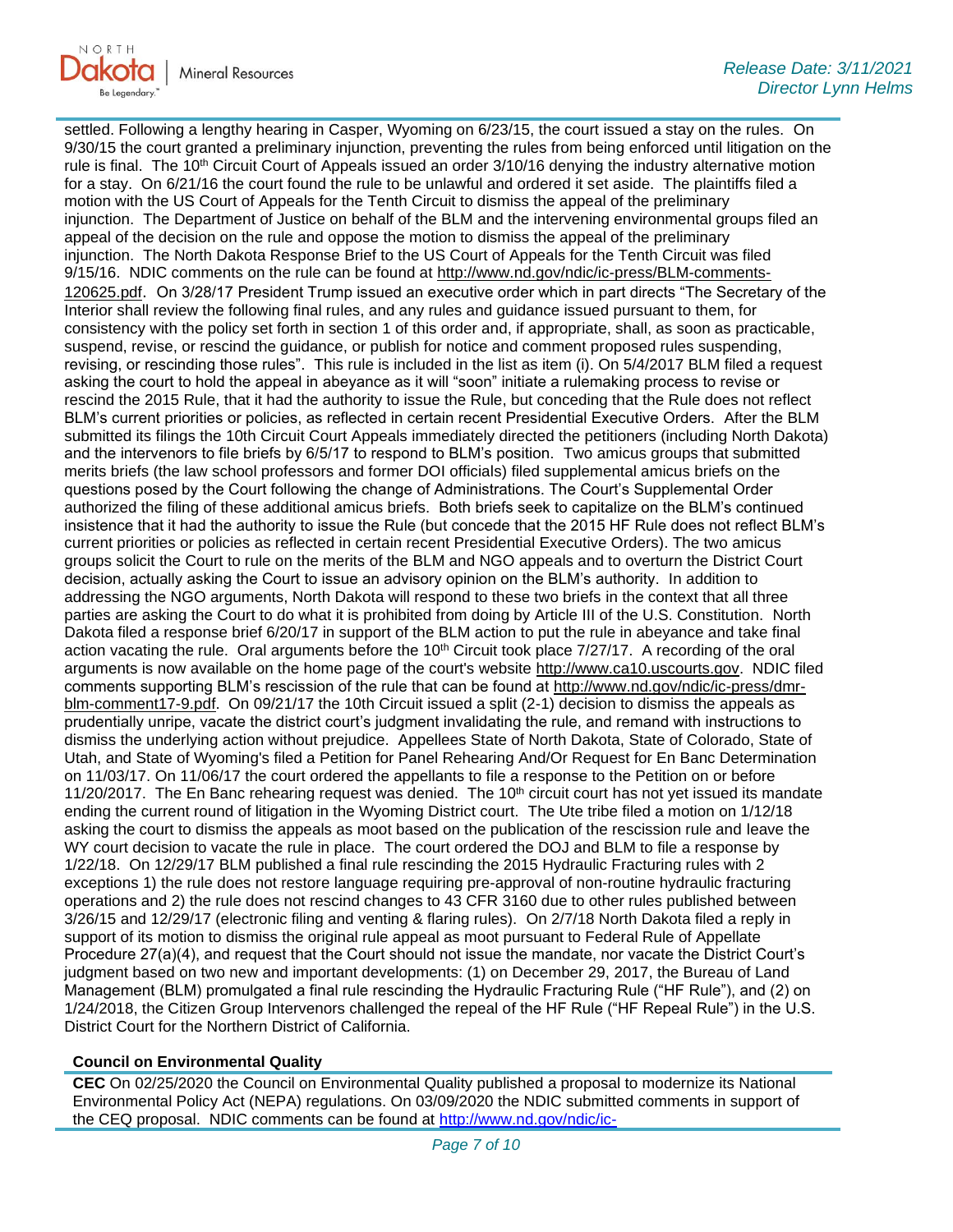[press/Council%20of%20Environmental%20Quality%20200309.pdf](http://www.nd.gov/ndic/ic-press/Council%20of%20Environmental%20Quality%20200309.pdf). On July 15, 2020 the Trump administration issued an executive order to reduce the types and number of projects that will be subject to review under the NEPA, shorten the timeline for reviews, and drop a requirement that agencies consider the cumulative environmental effects of projects, such as their contribution to climate change. On 7/29/20 a coalition of 20 environmental justice, outdoor recreation and conservation groups — led by the Western Environmental Law Center (WELC) and Earthjustice — filed a lawsuit over CEQ's regulations in the U.S. District Court for the District of Northern California.

# **Environmental Protection Agency**

**EPA** On 08/21/2018 the U.S. Environmental Protection Agency (EPA) proposed a new rule to reduce greenhouse gas (GHG) emissions from existing coal-fired electric utility generating units and power plants across the country. This proposal, entitled the Affordable Clean Energy (ACE) Rule, establishes emission guidelines for states to use when developing plans to limit GHGs at their power plants. The ACE Rule replaced the prior administration's Clean Power Plan (CPP) and instead empowers states, promotes energy independence, and facilitates economic growth and job creation. Pursuant to President Trump's Executive Order 13873, which directed Federal agencies to review burdensome regulations, the EPA undertook a review of the CPP. Many believed the CPP exceeded EPA's authority under the Clean Air Act, which is why 27 states, 24 trade associations, 37 rural electric co-ops, and three labor unions challenged the rule. The Supreme Court issued an unprecedented stay of the rule. The proposal was published in the Federal Register on 8/31/18 and EPA took comment on the proposal for 60 days and held a public hearing. More information is available at [https://www.epa.gov/stationary-sources-air-pollution/proposal-affordable](https://gcc02.safelinks.protection.outlook.com/?url=https%3A%2F%2Fwww.epa.gov%2Fstationary-sources-air-pollution%2Fproposal-affordable-clean-energy-ace-rule&data=04%7C01%7Ckahaarsager%40nd.gov%7Ca8904fcba86a4c329e4608d8cf6e651e%7C2dea0464da514a88bae2b3db94bc0c54%7C0%7C0%7C637487420347799705%7CUnknown%7CTWFpbGZsb3d8eyJWIjoiMC4wLjAwMDAiLCJQIjoiV2luMzIiLCJBTiI6Ik1haWwiLCJXVCI6Mn0%3D%7C1000&sdata=Qa3zPT87znr3%2BK6cB9%2B%2BQmbpRd%2Bd8mjkqlmnAe4Plv4%3D&reserved=0)[clean-energy-ace-rule.](https://gcc02.safelinks.protection.outlook.com/?url=https%3A%2F%2Fwww.epa.gov%2Fstationary-sources-air-pollution%2Fproposal-affordable-clean-energy-ace-rule&data=04%7C01%7Ckahaarsager%40nd.gov%7Ca8904fcba86a4c329e4608d8cf6e651e%7C2dea0464da514a88bae2b3db94bc0c54%7C0%7C0%7C637487420347799705%7CUnknown%7CTWFpbGZsb3d8eyJWIjoiMC4wLjAwMDAiLCJQIjoiV2luMzIiLCJBTiI6Ik1haWwiLCJXVCI6Mn0%3D%7C1000&sdata=Qa3zPT87znr3%2BK6cB9%2B%2BQmbpRd%2Bd8mjkqlmnAe4Plv4%3D&reserved=0) On July 8, 2019, EPA issued the final Affordable Clean Energy rule (ACE) and repealed the Clean Power Plan. On the same day the American Lung Association and the American Public Health Association filed a challenge to the rules in the U.S. Court of Appeals for the District of Columbia. Since then, 22 states, the District of Columbia and six municipalities led by the state of New York lodged a challenge to the rules in the D.C. Circuit, followed closely by a third challenge brought by environmental groups. Numerous industry groups and power providers are seeking to intervene in the litigation in support of the ACE rule. The EPA has asked the court to expedite review of the challenges in the hope of achieving a resolution in the D.C. Circuit by summer of 2020.

**EPA** On 6/3/16 the final rule proposing a suite of changes to Clean Air Act permitting requirements for new and modified emissions sources in the oil and natural gas industry was published in the Federal Register. On 6/29/16 the NDIC decided to file a Petition for Review with the US Appeals Court for the District of Columbia to defend the state's sovereign jurisdiction over oil and gas regulation. Thirteen other states have joined this effort. North Dakota declined the standard offer to explore settlement through the court's mediation program. The proposed actions and NDIC comments are as follows:

o Proposed New Source Performance Standards – Docket ID number EPA-HQ-OAR-2010-0505. NDIC comments can be found at<http://www.nd.gov/ndic/ic-press/EPA-HQ-OAR-2010-0505.pdf>

o Draft Control Techniques Guidelines – Docket ID number: EPA-HQ-OAR-2015-0216. NDIC comments can be found at<http://www.nd.gov/ndic/ic-press/EPA-HQ-OAR-2015-0216.pdf>

o Proposed Source Determination Rule – Docket ID number: EPA-HQ-OAR-2013-0685. NDIC comments can be found at<http://www.nd.gov/ndic/ic-press/EPA-HQ-OAR-2013-0685.pdf>

o Proposed Federal Implementation Plan for Implementing Minor New Source Review Permitting in Indian Country – Docket ID number: EPA-HQ-OAR-2014-0606. NDIC comments are at [http://www.nd.gov/ndic/ic-press/EPA-HQ-](http://www.nd.gov/ndic/ic-press/EPA-HQ-OAR-2014-0606.pdf)[OAR-2014-0606.pdf](http://www.nd.gov/ndic/ic-press/EPA-HQ-OAR-2014-0606.pdf).

North Dakota et al. and EPA have filed motions to govern further proceedings and briefing schedules. On 3/28/17 President Trump issued an executive order which in part directs "The Administrator shall review the final rule entitled "Oil and Natural Gas Sector: Emission Standards for New, Reconstructed, and Modified Sources," 81 Fed. Reg. 35824 (November 3, 2016), and any rules and guidance issued pursuant to it, for consistency with the policy set forth in section 1 of this order and, if appropriate, shall, as soon as practicable, suspend, revise, or rescind the guidance, or publish for notice and comment proposed rules suspending, revising, or rescinding those rules." On 4/7/17 EPA filed a motion to hold the cases in abeyance. On 6/8/17 the NGO environmental groups challenged EPA's November 5th decision to issue a 90 day stay of the Rule's upcoming implementation dates. The NGOs argue that EPA's justifications for its stay (onerous implementation costs and excessive state administrative burdens) of the Rule were already raised and rejected by EPA during EPA's original rulemaking and that the requirements of a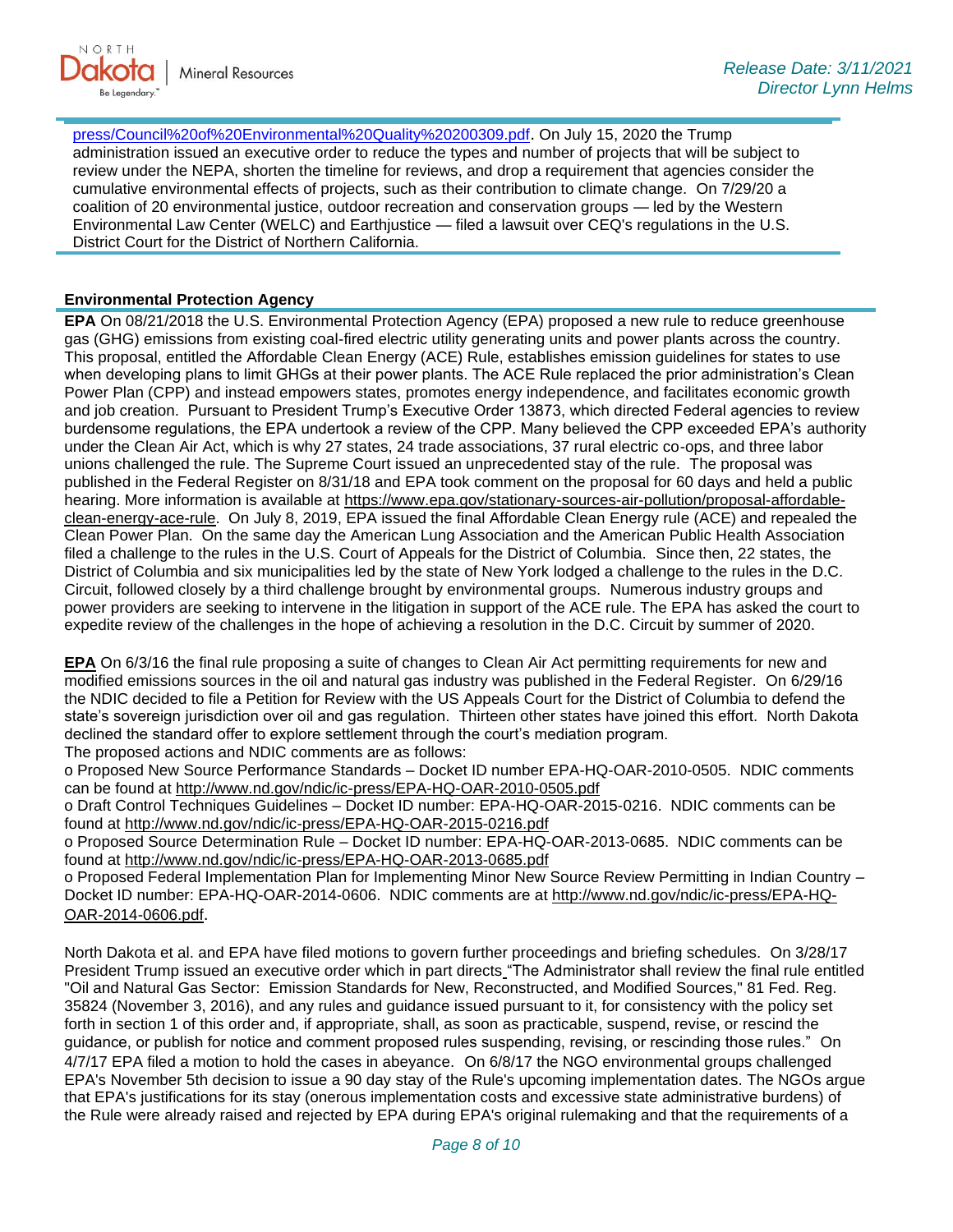

"judicial stay" are not met. The NGO's action is a new case, filed in the D.C. Circuit. They have also filed an emergency motion asking the Court to immediately vacate EPA's decision. On November 3 the DC Circuit court issued a 2:1 decision granting the NGO petition and vacating EPA's 90 day stay of the rule. North Dakota filed an amicus brief in support of the EPA stay. On 7/13/17 the same DC Circuit court granted an EPA motion to recall the mandate and granting 14 days for then EPA to seek reconsideration or review by the full court. API and WVA along with other states filed petitions for rehearing en banc, but on 8/10/17 the entire DC Circuit issued an order denying the API and WVa et al States petitions. EPA now proposes a 2-year stay of certain provision in the oil and gas NSPS. North Dakota filed comments on 8/9/17 in support of the proposed 2-year stay. On 11/8/17 EPA published a Federal Register notice request for supplemental comments relating to the current Administration's efforts to change course on the oil and gas sector methane regulations put in place by the Obama Administration. North Dakota did not submit additional comment to EPA because the North Dakota comments submitted on 8/9/17 correctly advocate that EPA's rationale for the two year stay also justifies outright repeal of the original Rule, so it justifies a two year stay. On 9/11/18 EPA proposed targeted improvements to the 2016 New Source Performance Standards for the oil and gas industry that streamline implementation, reduce duplicative EPA and state requirements, and significantly decrease unnecessary burdens on domestic energy producers. This oil and gas targeted improvements package is expected to save up to approximately \$484 million in regulatory costs from 2019 – 2025 or \$75 million annually. NDIC comments can be found at<http://www.nd.gov/ndic/ic-press/EPA-HQ-OAR-2017-0757.pdf>. On 9/14/20 EPA's final Methane Rule was officially published in the Federal Register, making the rollback effective. On the very same day, a group of states filed a new lawsuit in the D.C. Circuit asking the court to review EPA's new methane regulations. A number of environmental groups followed suit the next day, asking the court to put an emergency halt to the rule. On 9/17/20 the D.C. Circuit issued an administrative stay, which temporarily freezes the EPA's rollback from taking effect while the court considers a long-term suspension of the rule. The court's order states that the administrative stay "should not be construed in any way as a ruling on the merits." On 10/14/20 North Dakota moved to intervene and on 1/22/21 filed a brief in support of the 2020 rule and requesting dismissal of petitioner's claims.

**EPA** On 08/24/18 Trump administration officials at EPA announced they are phasing out the agency's enforcement focus on animal waste pollution and the oil and gas industry. Enforcement chief Susan Bodine said she wants to shift the focus away from oil and gas as a sector deserving of extra scrutiny and toward prioritizing broad environmental problems, such as air pollution.

### **Pipeline and Hazardous Materials Safety Administration**

**PHMSA** Advance notice of proposed rulemaking (ANPRM)was announced 1/10/17. SUMMARY: PHMSA is considering revising the Hazardous Materials Regulations (HMR) to establish vapor pressure limits for unrefined petroleum-based products and potentially all Class 3 flammable liquid hazardous materials that would apply during the transportation of the products or materials by any mode. PHMSA is currently assessing the merits of a petition for rulemaking submitted by the Attorney General of the State of New York regarding vapor pressure standards for the transportation of crude oil. The petition requests that PHMSA implement a Reid Vapor Pressure (RVP) limit less than 9.0 pounds per square inch (psi) for crude oil transported by rail. This rule making could substantially interfere with NDIC oil conditioning regulations. You can read about the NDIC regulations at [https://www.dmr.nd.gov/oilgas/2014Permitting\(2\).asp.](https://www.dmr.nd.gov/oilgas/2014Permitting(2).asp) NDIC submitted comments on 3/20/17 and the comment period closed on 5/19/17. On 6/6/2018 Senator Schumer wrote urging DOE and PHMSA to propose and quickly finalize a rule establishing federal volatility standards for the shipment of crude oil by rail in the United States. The NDIC submitted a letter on 6/28/18 to proactively correct several conclusions and statements in Senator Schumer's letter about NDIC oil conditioning regulations and provide the background and a better understanding of the state's oil conditioning standards for Bakken, Three Forks, and/or Sanish crude oil prior to market transport. On 5/11/20 PHMSA published notice of withdrawal of this proposed rulemaking.

**PHMSA** On 5/9/19 Governor Inslee signed into law Washington State Engrossed Substitute Senate Bill 5579 "Crude Oil by Rail – Vapor Pressure" which became effective on 7/28/19. On 7/17/19 the North Dakota Attorney General and Montana Attorney General filed an application for preemption of the Washington Volatility Restrictions on Crude Oil Transported by Rail. The state of Washington requested a 30 day extension of the comment period to 9/23/19 which PHMSA granted. Response to comments deadline was 10/23/19. On 5/11/20 PHMSA published notice of Administrative Determination of Preemption of the WA statute and rules. No petition for reconsideration or petition for judicial review was filed.